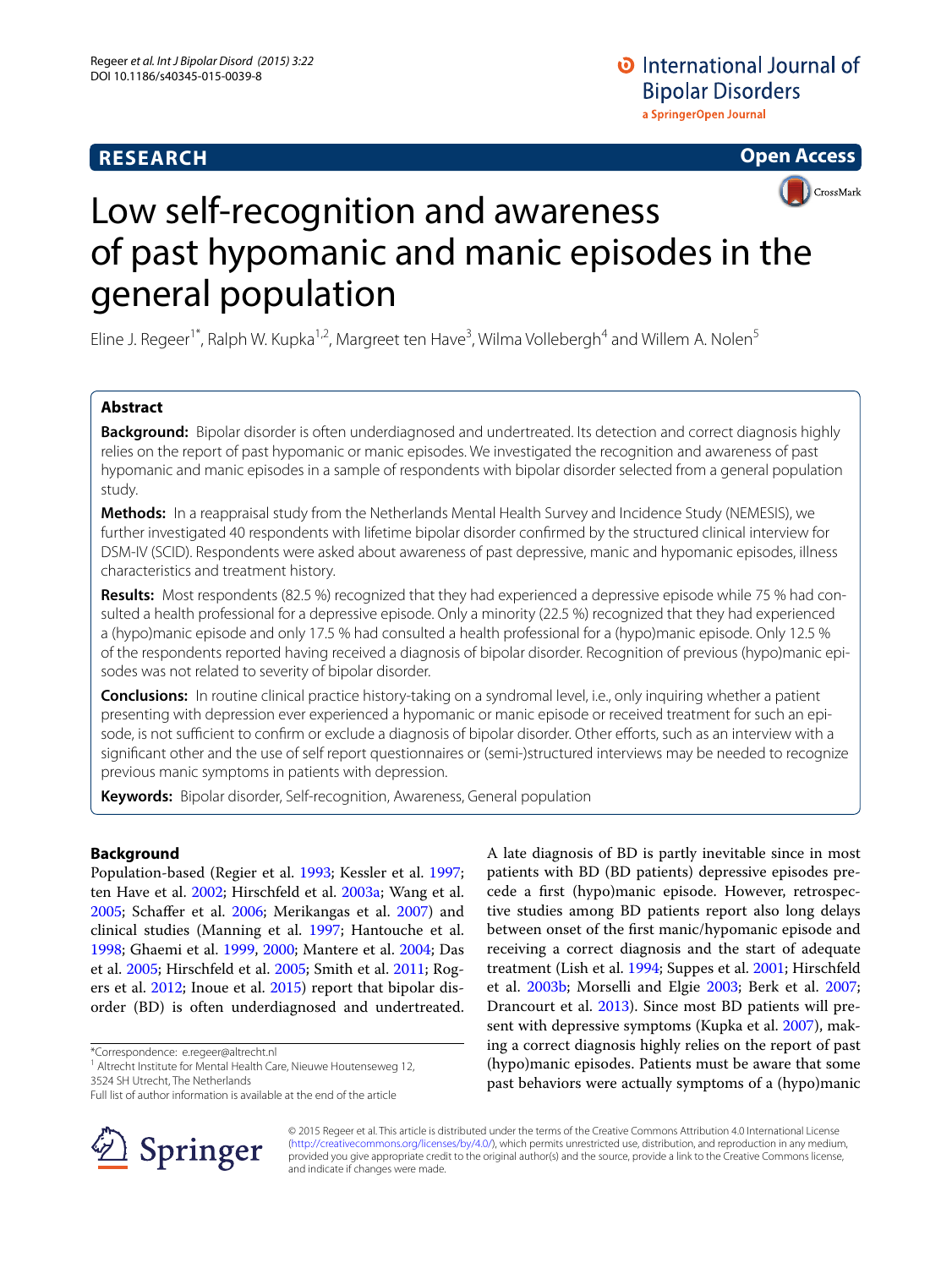episode. Moreover, if these past symptoms/episodes have been recognized, this diagnosis must be remembered, indicating that the patient is aware and acknowledges that he is suffering from BD.

Previously we performed a reappraisal study with the Structured Clinical Interview for DSM-IV axis I (SCID-I) (Spitzer et al. [1992](#page-6-24)) among all respondents from the Netherlands Mental Health Survey and Incidence Study (NEMESIS) who were diagnosed with DSM-III-R BD using the Composite International Diagnostic Interview 1.1 (CIDI 1.1). It can be assumed that a semi-structured interview, such as the SCID, with the flexible openended and conversational probing by clinicians will have more concordance with clinical diagnoses than diagnoses based on fully structured interviews with yes or no answers administered by lay interviewers, such as the CIDI. In a first paper resulting from that study, we published on the prevalence of bipolar disorder in the general population based on the SCID and the possible explanations for discrepancies between the CIDI and SCID diagnoses (Regeer et al. [2004\)](#page-6-25).

For the present report, we investigated the recognition and awareness of past depressive and (hypo)manic episodes in a sample of respondents selected from this study in the general population, thus avoiding the bias of help-seeking behavior as would be the case in clinical populations. We examined whether the respondents identified with lifetime SCID/DSM-IV diagnosis of BD were aware and acknowledged that the depressive and manic symptoms they reported during the SCID interview occurred as part of a depressive or (hypo)manic episode, respectively.

We hypothesized a priori that most respondents with depressive symptoms would have seeked help and agreed with the clinician that these symptoms are part of a depressive episode while in contrast most people with manic symptoms, would not have recognized these as being part of a (hypo)manic episode. We further hypothesized that respondents with bipolar I disorder (BD-I) would report past (hypo)manic episodes more often than respondents with bipolar II disorder (BD-II), BD NOS, or cyclothymia and that those respondents who acknowledged that they had suffered from (hypo)manic episodes would have experienced more manic symptoms, reflecting more severe episodes. Finally, we hypothesized that respondents who were aware of past (hypo)manic episodes and who recalled and reported a former diagnosis of BD would more frequently have received adequate treatment.

### **Methods**

#### **Study sample**

Respondents for this study were selected from NEME-SIS, a prospective study in the Dutch general population

 $(N = 7076)$  aged 18–64, with three assessment points (baseline,  $T_1$  and  $T_2$ ) in 1996, 1997 and 1999. The respondents reflect the Dutch population in terms of gender, civil status, and urbanity, with the exception of a slight underrepresentation of individuals in the age group between 18 and 24 years (Bijl et al. [1998a,](#page-6-26) [b](#page-6-27)).

Of all 158 respondents who were identified with a lifetime CIDI/DSM-III-R BD at any of the three assessment points in NEMESIS 105 indicated that they could be contacted in case of follow-up studies. Ultimately 74 of the 105 respondents (70.5 %) participated in the reappraisal study, i.e. 46.8 % of the total sample with a CIDI-diagnosed bipolar disorder. These participants  $(N = 74)$  were significantly older, higher educated and more employed than the non-participants ( $N = 84$ ). There were no significant differences regarding gender, household composition, urbanicity, income, comorbidity and prevalence of bipolar I disorder versus bipolar disorder NOS.

In order to keep the interviewers blind for the original CIDI/DSM-III-R diagnosis a second group of 57 NEM-ESIS-respondents with a lifetime diagnosis of major depressive disorder (MDD) was randomly selected of whom 40 (70 %) participated in the present study. No significant differences between participants and non-participants were found regarding sociodemographic factors and comorbidity.

Thirty of the 74 respondents with a CIDI/DSM-III-R BD and 10 of the 40 respondents with a CIDI/DSM-III-R MDD met the DSM-IV criteria for bipolar disorder when interviewed with the SCID. Thus, we identified 40 respondents with a lifetime SCID/DSM-IV diagnosis of BD (see Fig. [1\)](#page-2-0).

All respondents for the present study were interviewed at home between August 2001 and February 2002. Written informed consent was obtained from all respondents. The study was approved by the Medical Review Board of the University Medical Centre in Utrecht.

## **Diagnosis of bipolar disorder**

All respondents were assessed with the SCID-I (Spitzer et al. [1992](#page-6-24)) for current and lifetime DSM-IV axis I diagnoses, subtype of BD and the number of symptoms experienced during the mood episodes. The most severe current (previous month) and past (hypo)manic and depressive episodes were explored. To diagnose a (hypo)manic episode we adhered to the DSM-IV inclusion and exclusion criteria, for type, number and duration of symptoms. After completing the SCID interview all respondents were informed about the identified diagnoses.

### **Self‑recognition of depressive and (hypo)manic episodes**

Respondents of whom a diagnosis of BD was confirmed by the SCID-I were asked about recognition of this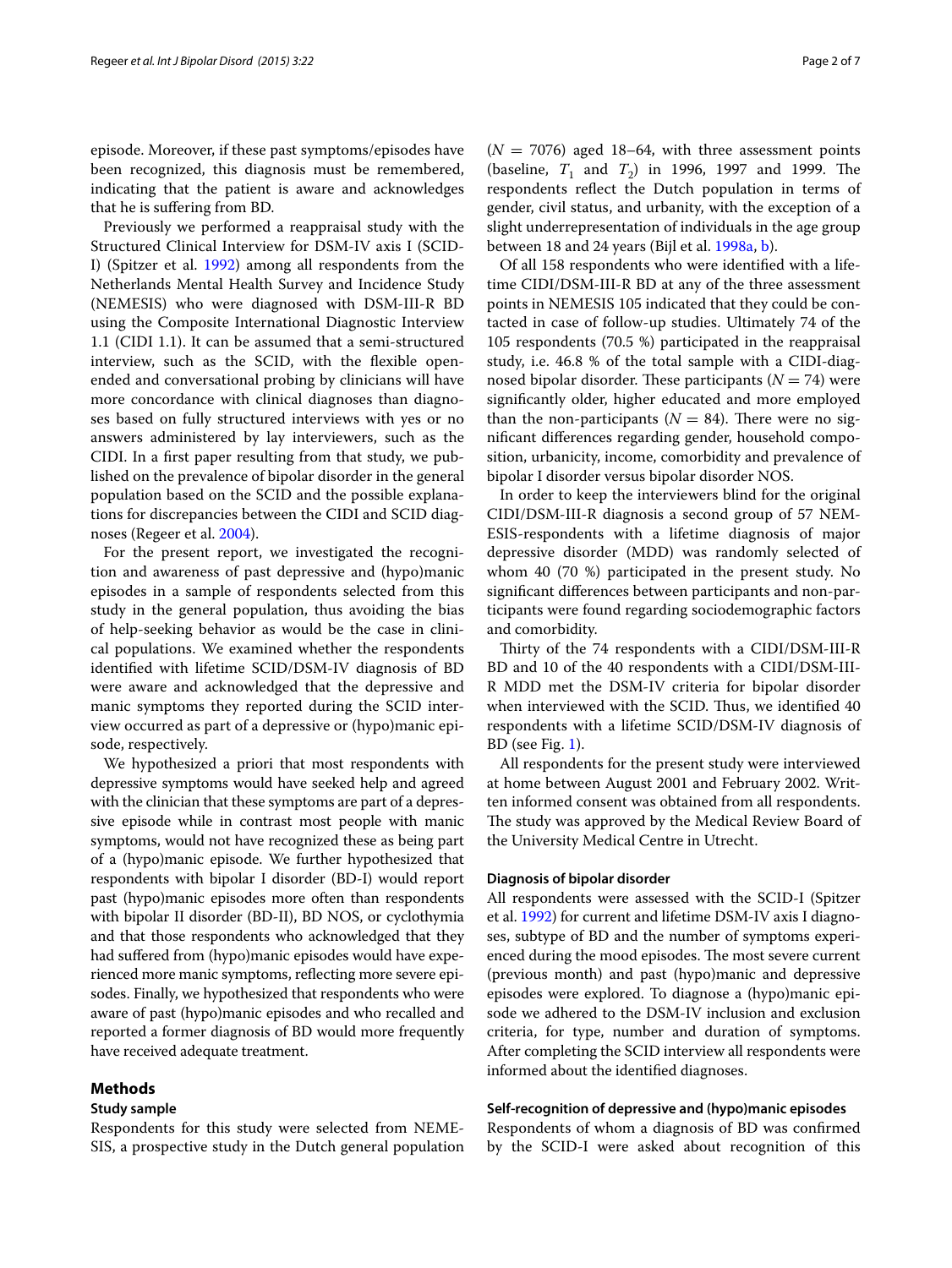

<span id="page-2-0"></span>diagnosis by the following questions: "Do you recognize that you have had depressive/(hypo)manic episodes?" In case participants did not recognize previous depressive or (hypo)manic episodes they were asked: "What is your explanation for the symptoms you mentioned during the interview?" (see ["Appendix 1](#page-5-0)").

## **Past diagnosis and treatment history**

Subsequently, treatment history was examined by the following questions: "Did you consult a health professional for depressive episodes? Which diagnosis did you

receive when seeking help for your depressive episodes? Did you consult a health professional for (hypo)manic episodes? Which diagnosis did you receive when seeking help for (hypo)manic episodes? Did you ever receive a diagnosis of bipolar disorder? Which treatment did you receive (psycho-education, psychotherapy, medication (mood stabilizers, antipsychotics, anti-anxiety drugs, hypnotics), hospitalization for a manic or depressive episode, or another treatment)?" (see ["Appendix 1"](#page-5-0)). Respondents were considered to have received minimally adequate treatment for bipolar disorder if they had ever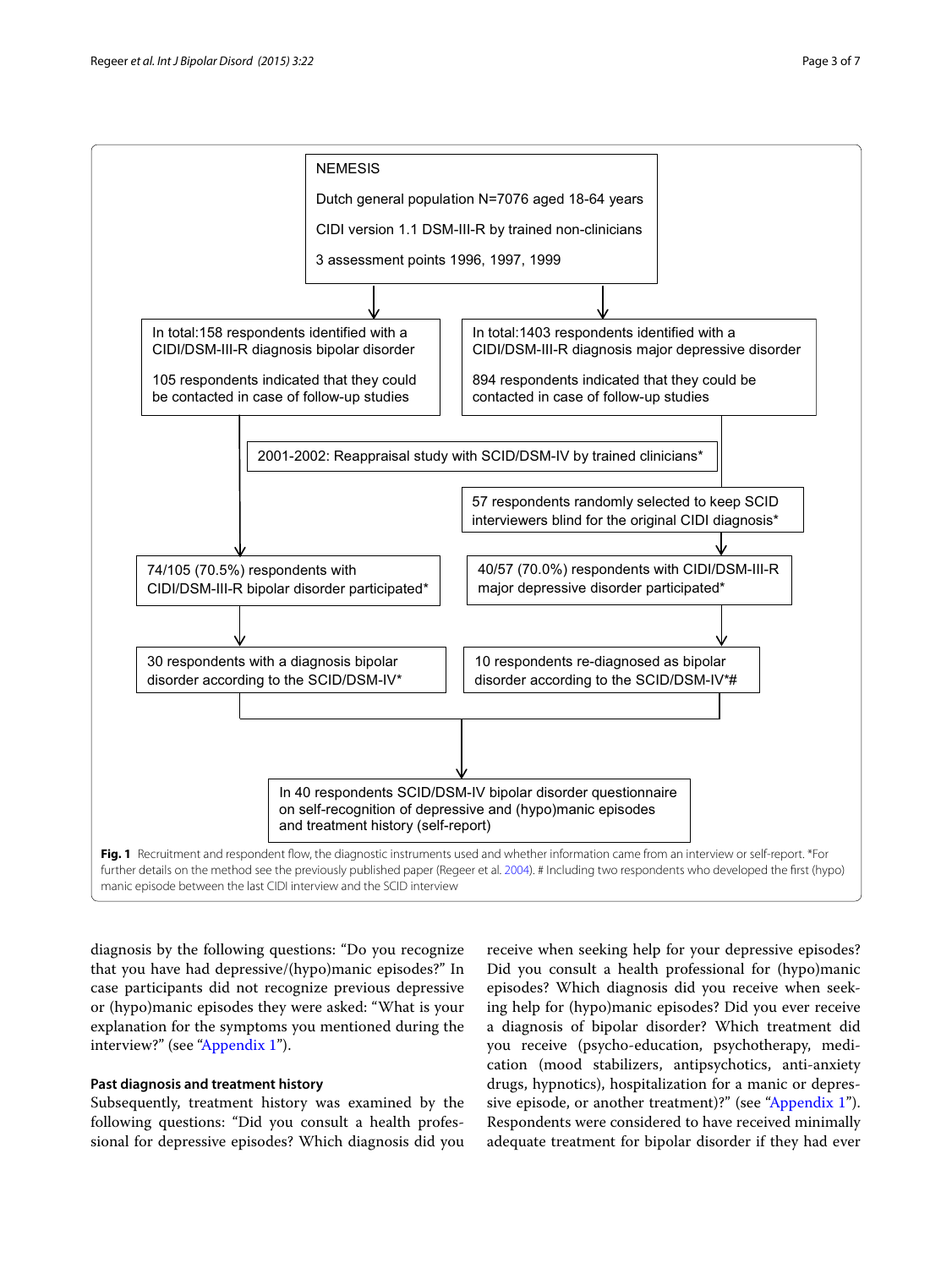used a mood stabilizer (lithium, carbamazepine or valproate) and had received treatment from a psychiatrist or psychologist.

#### **Statistics**

Analyses were carried out with SPSS 20.0 for Windows. We used summary statistics to describe the sample. Data were analyzed using standard cross tabulation. Fisher's Exact test of significance (2-sided) was used to compare percentages between respondents with bipolar I disorder and bipolar spectrum disorder. A significant level of *P* < 0.05 was used.

## **Results**

The re-appraised sample consisted of 14 respondents with BD-I, 14 with BD-II, 7 with BD NOS, 3 with cyclothymia and 2 with BD induced by an antidepressant. For the analyses the 26 respondents with non-bipolar I disorder were grouped as bipolar spectrum disorder (BD spectrum).

The mean age of respondents was 43.8 years, and 62.5 % was female. The mean number of depressive symptoms experienced during the most severe depressive episode was 6.1 (95 % CI 5.3–6.8). The mean number of manic symptoms experienced during the most severe hypomanic/manic episode was 6.3 (95 % CI 5.6–6.9). Respondents with BD-I had experienced a significantly higher mean number of symptoms during the most severe (hypo)manic episode than respondents with BD spectrum (7.4 (95 % CI 6.4–8.3) vs 5.7 (95 % CI 5.0–6.5)  $P = 0.009$ . The rates of lifetime manic symptoms are shown in Table [1](#page-3-0). The most reported manic symptoms are elevated mood ( $n = 39, 97.5$  %), increased activity (*n* = 34, 85.0 %) and more talkative (*n* = 29, 72.5 %). No significant differences were found in the rates of manic

symptoms between respondents with BD-I and BD spectrum, with the exception of involvement in activities with high potential for painful consequences. Respondents with BD-I reported this symptom more often than respondents with BD spectrum ( $n = 8$ , 57.1 % vs  $n = 3$ ,  $11.5 %$ ,  $P = 0.007$ ).

Most respondents ( $n = 33, 82.5$  %) recognized that they had suffered from depressive episodes (Table [2](#page-4-0)) and 75.0 % ( $n = 30$ ) had consulted a health professional for these episodes. Only 9 out of 40 (22.5 %) recognized that they had experienced (hypo)manic episodes in the past. We found no difference between respondents with BD-I ( $n = 3$ , 21.4 %) and BD spectrum ( $n = 6$ , 23.1 %). Only 7 (17.5 %) had consulted a health professional for (hypo)manic episodes: significantly more respondents with BD-I ( $n = 5$ , 35.7 %) than with BD spectrum ( $n = 2$ , 7.7 %) (*P* = 0.039). Only 5 of 40 (12.5 %) indicated that they previously had received a diagnosis of BD, had used a mood stabilizer and had received psychiatric treatment. Significantly more respondents with BD-I than with BD spectrum reported a past diagnosis of BD (respectively,  $n = 4$ , 28.6 % vs  $n = 1$ , 3.8 %;  $P = 0.043$ ) and past hospitalization for a (hypo)manic episode ( $n = 7$ , 50.0 % vs  $n = 0$ ; 0.0 %;  $P = 0.000$ ).

Respondents who recognized that they had suffered from (hypo)manic episodes did not experience a significantly higher number of manic symptoms than respond-ents who did not (not presented in Table [2:](#page-4-0) 7.1 vs 6.0,  $P =$  ns). The rates of lifetime manic symptoms did not differ significantly between respondents who recognized that they had suffered from (hypo)manic episodes and respondents who did not (data not shown).The 31 respondents who did not recognize that past manic symptoms were part of a (hypo)manic episode gave the following explanations: these phenomena are pleasant

<span id="page-3-0"></span>

|  |  | Table 1 Presence of lifetime manic symptoms in 40 respondents with a SCID/DSM-IV diagnosis bipolar disorder |
|--|--|-------------------------------------------------------------------------------------------------------------|
|  |  |                                                                                                             |

|                                                                           | Bipolar I disorder<br>$(N = 14) N$ (%) | <b>Bipolar spectrum</b><br>disorder $(N = 26) N$ (%) | <b>Bipolar disorder</b><br>total $(N = 40) N$ (%) | Significance<br><b>Fisher exact test</b> |
|---------------------------------------------------------------------------|----------------------------------------|------------------------------------------------------|---------------------------------------------------|------------------------------------------|
| Flevated mood                                                             | 13 (92.9)                              | 26 (100)                                             | 39 (97.5)                                         | ns                                       |
| Increased activity                                                        | 11(78.6)                               | 23 (88.5)                                            | 34 (85.0)                                         | ns                                       |
| More talkative                                                            | 13 (92.9)                              | 16(61.5)                                             | 29 (72.5)                                         | ns                                       |
| Inflated self-esteem/grandiosity                                          | 11(78.6)                               | 17(65.4)                                             | 28 (70.0)                                         | ns                                       |
| Flight of ideas/racing thoughts                                           | 11(78.6)                               | 17(65.4)                                             | 28 (70.0)                                         | ns                                       |
| Distractibility                                                           | 11(78.6)                               | 17(65.4)                                             | 28 (70.0)                                         | ns                                       |
| Decreased need for sleep                                                  | 11(78.6)                               | 15(57.7)                                             | 26(65.0)                                          | ns                                       |
| Psychomotor agitation                                                     | 9(64.3)                                | 8(30.8)                                              | 17(42.5)                                          | ns                                       |
| Irritable mood                                                            | 5(35.7)                                | 6(23.1)                                              | 11(27.5)                                          | ns                                       |
| Involvement in activities with high<br>potential for painful consequences | 8(57.1)                                | 3(11.5)                                              | 11(27.5)                                          | $P = 0.007$                              |
| Mean number of symptoms                                                   | 7.4                                    | 5.7                                                  | 6.3                                               | $P = 0.009$                              |

*ns* Non significant difference between both groups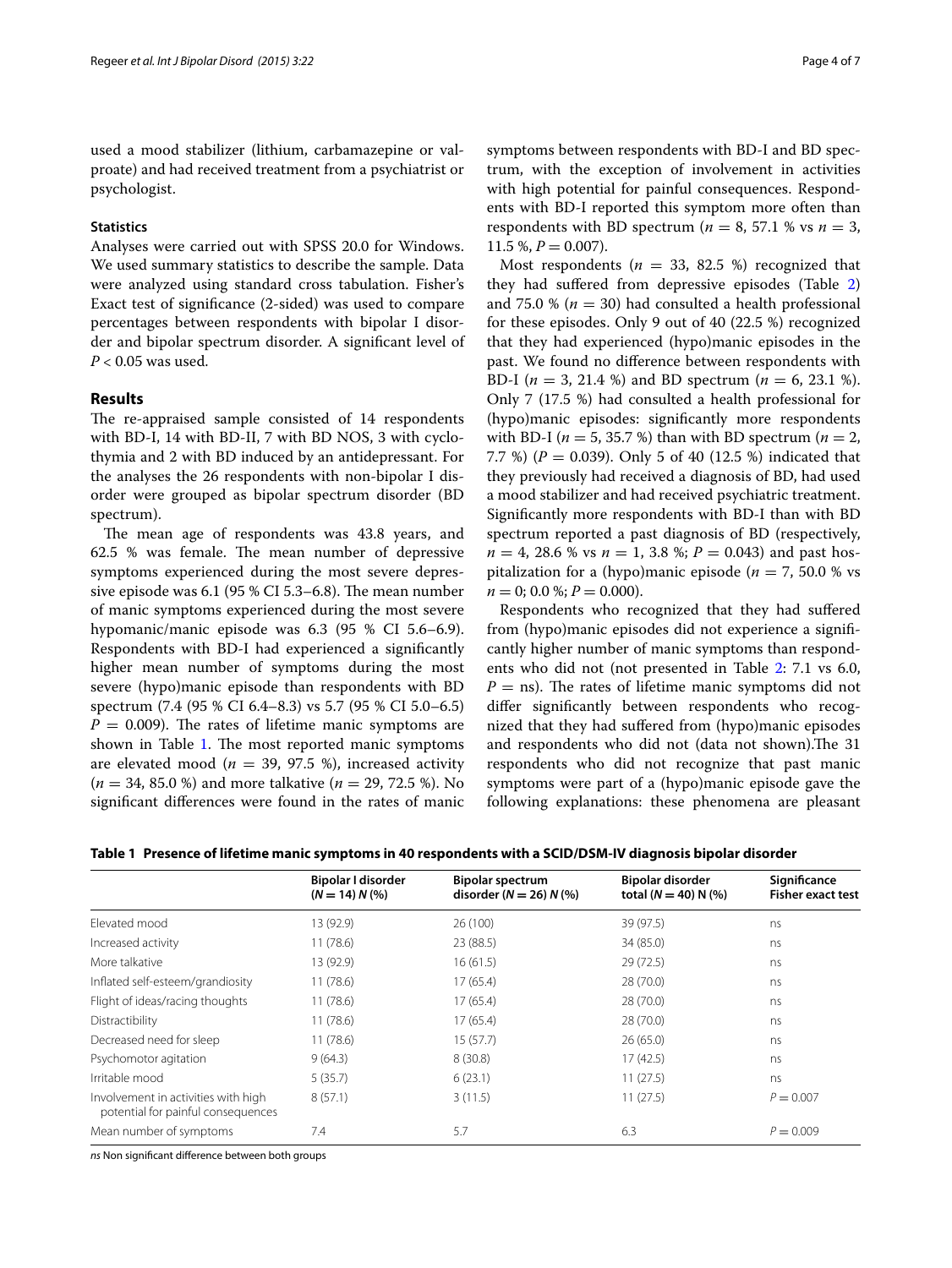|                                                           | Bipolar I disorder<br>$(N = 14) N$ (%) | Bipolar spectrum disorder<br>$(N = 26) N$ (%) | Bipolar disorder total<br>$(N = 40) N (%)$ | <b>Significance Fisher</b><br>exact test |
|-----------------------------------------------------------|----------------------------------------|-----------------------------------------------|--------------------------------------------|------------------------------------------|
| Recognized past depressive episodes                       | 11(78.6)                               | 22 (84.6)                                     | 33 (82.5)                                  | ns                                       |
| Recognized past (hypo)manic episodes                      | 3(21.4)                                | 6(23.1)                                       | 9(22.5)                                    | ns                                       |
| Consulted health professional for depressive<br>episodes  | 11(78.6)                               | 19(73.1)                                      | 30 (75.0)                                  | ns                                       |
| Consulted health professional for (hypo)manic<br>episodes | 5(35.7)                                | 2(7.7)                                        | 7(17.5)                                    | $P = 0.039$                              |
| Hospitalization for a manic episode                       | 7(50)                                  | 0(0)                                          | 7(17.5)                                    | $P = 0.000$                              |
| Indicated a past diagnosis of bipolar disorder            | 4(28.6)                                | 1(3.8)                                        | 5(12.5)                                    | $P = 0.043$                              |
| Treatment for bipolar disorder                            | 4(28.6)                                | 1(3.8)                                        | 5(12.5)                                    | $P = 0.043$                              |

<span id="page-4-0"></span>**Table 2 Self-recognition of mood episodes, consultation of health professionals, hospitalization, self-reported diagnosis of bipolar disorder and treatment in 40 respondents with a SCID/DSM-IV diagnosis bipolar disorder**

*ns* Non significant difference between both groups

and productive  $(N = 14)$ , are part of my personality  $(N = 5)$ , were the results of circumstances (post-partum, trauma, death of a significant other)  $(N = 5)$ , were diagnosed as psychosis  $(N = 2)$ , were the effect of treatment with an antidepressant  $(N = 2)$ , or other explanations  $(N = 3)$ .

#### **Discussion**

Our major finding is that self-recognition of past (hypo) manic episodes among subjects selected from the general population and diagnosed with a lifetime SCID diagnosis of bipolar I disorder or bipolar spectrum disorder is low. Only 22.5 % recognized that they had experienced a (hypo)manic episode, only 17.5 % had consulted a health professional for a (hypo)manic episode, and only 12.5 % remembered having received a diagnosis of bipolar disorder and had received minimally adequate treatment. In contrast, most respondents (82.5 %) recognized that they had experienced a depressive episode and 75 % had consulted a health professional for a depressive episode. In contrast to our hypothesis, respondents with BD-I did not recognize previous manic episodes more often than respondents with BD spectrum. In addition, respondents who recognized that they had experienced (hypo) manic episodes did not report a greater number of manic symptoms than those who did not recognize that they had experienced (hypo)manic episodes. Interestingly, most respondents in our study (85 %) reported increased activity during a (hypo)manic episode. This confirms the inclusion of increased activity or energy level as a core symptom for a (hypo)manic in the DSM-V (American Psychiatric Association [2013\)](#page-5-1).

It is well known that hypomania in BD-II may not be recognized by patients as part of their mood disorder, being often perceived as ego-syntonic and associated with better social and occupational function. The results of our study suggest that even in the case of BD-I, recognition and awareness of past manic episodes is low. Respondents gave alternative explanations for their manic symptoms, explaining them as pleasant and productive periods, part of their personality, and as a result of various psychosocial circumstances. Although manic episodes can be severe and by definition are associated with negative consequences, they are also associated with low awareness. Hence, reliance on patient self-report contributes to the underdiagnosis of mania (Ghaemi et al. [2002](#page-6-28)).

Another factor that could influence self-recognition is a state-dependent memory distortion, i.e., difficulties in remembering (hypo)manic episodes during a depressive state (Akiskal et al. [2000\)](#page-5-2). However, in our general population study most respondents were euthymic during the interview and therefore state-dependent memory disturbances presumably did not influence recall.

In conclusion, when specifically asked in the context of a structured interview, respondents reported (hypo) mania at a symptomatic level, but when subsequently asked on a syndromal level most of them did not recognize that they had experienced a (hypo)manic episode. Past overactivity, euphoria or irritability were not perceived as pathological phenomena and were often experienced as ego-syntonic. This possibly explains the low percentage of respondents who consulted a health professional for these symptoms.

Our findings suggest that in clinical practice historytaking on a syndromal level, i.e., inquiring whether a patient who presents with depression ever experienced a (hypo)manic episode or received treatment for such an episode, is not sufficient to confirm or exclude a diagnosis of BD. Therefore, it is necessary to explore (hypo) mania on a symptomatic level. In our study we used a (semi)structured interview such as the SCID, which may be too extensive to be used in clinical practice. An alternative option is to rely on self-report screening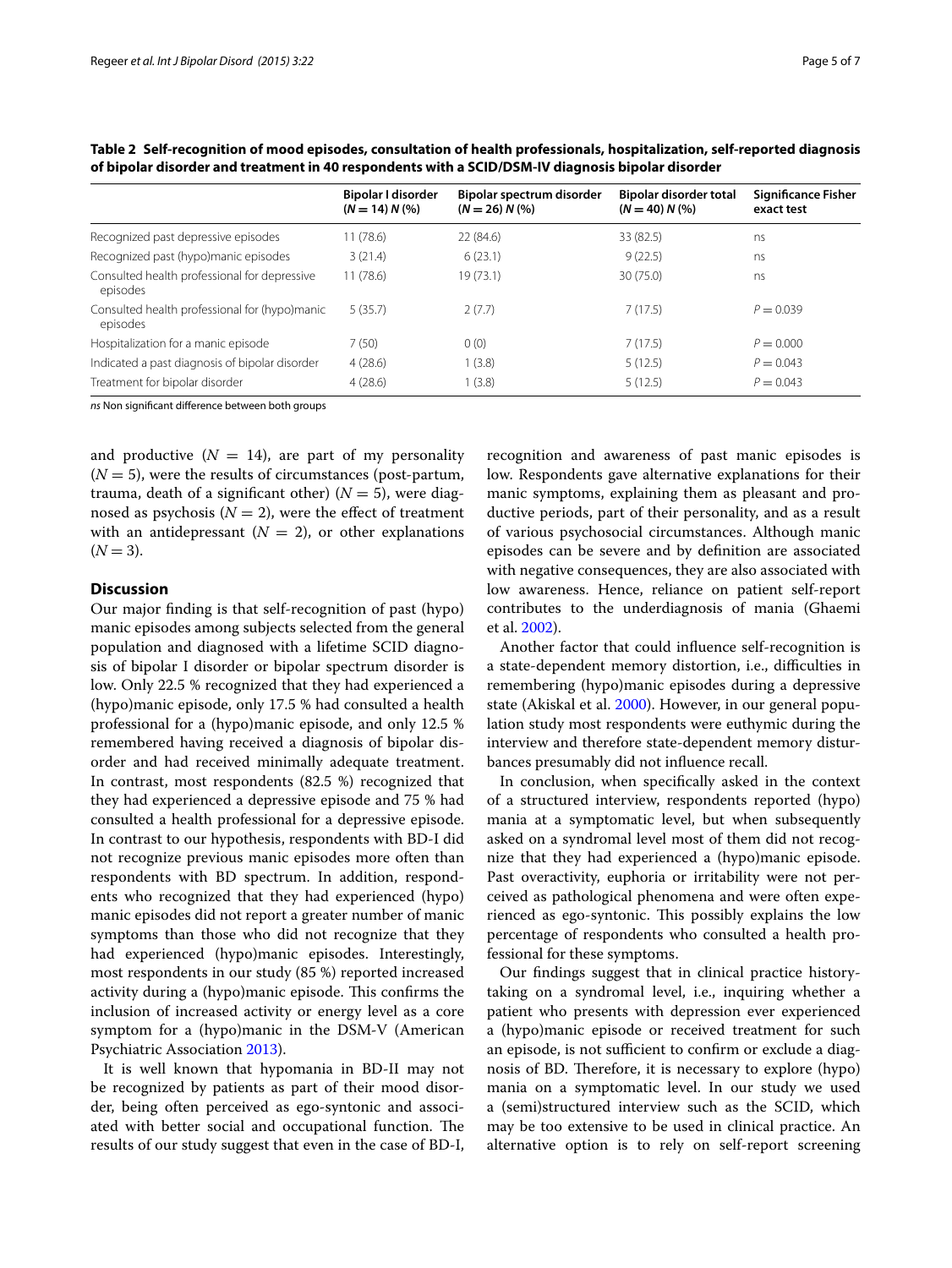questionnaires such as the Mood Disorder Questionnaire (MDQ, Hirschfeld et al. [2003c\)](#page-6-29) or the hypomania checklist (HCL-32, Angst et al. [2005](#page-5-3)). Several studies have indicated that these can detect at least a proportion of the until then unrecognized patients (Das et al. [2005](#page-6-12); Hirschfeld et al. [2005](#page-6-13); Forty et al. [2009,](#page-6-30) Zimmerman and Galione [2011](#page-6-31); Smith et al. [2011](#page-6-14); Hu et al. [2012](#page-6-32); Boschloo et al. [2013](#page-6-33); Wang et al. [2015;](#page-6-34) Carvalho et al. [2015](#page-6-35)). As demonstrated by Angst et al. ([2011\)](#page-5-4) strong indicators of bipolarity in patients presenting with depression are: family history of hypomania/mania, early onset, recurrence of mood episodes, comorbid substance use disorder, and antidepressant-induced (hypo) mania. In addition, interviewing a significant other may be indispensable in the diagnostic process of bipolar disorder. Our results furthermore stress the importance of psycho-education once bipolar disorder has been diagnosed, especially on the nature of manic symptoms to improve awareness. Studies have shown positive effects of psycho-education and psychological treatment (i.e., cognitive behavioral therapy, interpersonal social rhythm therapy and family-focused therapy) on the acceptance of the diagnosis and medication adherence (Colom and Lam [2005](#page-6-36); Miklowitz et al. [2007](#page-6-37); Miklowitz and Scott [2009](#page-6-38), Reinares et al. [2014\)](#page-6-39). In addition, retrospective and prospective mood charting could be helpful in improving insight into the course of illness and adherence to therapy (Baldassano [2005](#page-5-5)).

## **Limitations**

A limitation of our study is the small number of participants. This is inevitable when respondents are recruited from the general population study and the prevalence of the disorder is low.

However, we are not aware of any study examining self-recognition of manic and hypomanic episodes and treatment history of bipolar disorder in relationship to formal DSM-IV diagnoses in general population subjects (re-)interviewed by clinicians. These patients are likely to consult a general physician or psychologist for depressive symptoms, at which point a history of mania or hypomania and hence a diagnosis of bipolar disorder may easily be missed if not assessed at a symptomatic level.

#### **Authors' contributions**

WN and WV designed the study and wrote the protocol. ER and MH performed the statistical analysis. ER and WN managed the literature searches. ER and RK wrote the first draft of the manuscript. All authors contributed to the final manuscript. All authors read and approved the final manuscript.

#### **Author details**

<sup>1</sup> Altrecht Institute for Mental Health Care, Nieuwe Houtenseweg 12, 3524 SH Utrecht, The Netherlands. <sup>2</sup> Department of Psychiatry, VU Medical Center, Amsterdam, The Netherlands. 3 Netherlands Institute of Mental Health and Addiction (Trimbos Institute), Utrecht, The Netherlands. 4 Department of Social and Behavioural Sciences, Utrecht University, Utrecht, The

Netherlands. 5 Department of Psychiatry, University Medical Center, University of Groningen, Groningen, The Netherlands.

#### **Compliance with ethical guidelines**

#### **Competing interests**

EJ. Regeer and W.A. Nolen have received an unrestricted grant from Eli Lilly, The Netherlands to perform the study. R.W. Kupka, M.L. ten Have and W.A.M. Vollebergh declared no conflict of interest in relation to this study.

#### <span id="page-5-0"></span>**Appendix 1: Questionnaire**

In respondents identified with Bipolar Disorder based on the SCID:

- •• Do they recognize themselves that they have or have had depressive episodes and (hypo)manic episodes, respectively?
	- –– If they do not recognize it themselves: what are their explanations for their problems/symptoms?
- When did they have their first depressive episode?
- –– When did they for the first time consult a (mental) health professional for this (or later) episode; and which diagnosis was made; if not: why not?
- When did they have their first (hypo)manic episode?
- –– When did they for the first time consult a (mental) health professional for this (or later) episode; and which diagnosis was made; if not: why not?
- •• When (at what age) was the diagnosis of BPD made for the first time?
- •• Did they ever receive treatment? If yes: when (at what age) for the first time:
- Psycho-education.
- Psychotherapy.
- –– Medication: (separately for mood stabilizers, antipsychotics, antidepressants, anti-anxiety drugs (benzodiazepines), hypnotics).
- Other treatments.

Received: 10 July 2015 Accepted: 24 September 2015 Published online: 06 October 2015

#### **References**

––

- <span id="page-5-2"></span>Akiskal HS, Bourgeois ML, Angst J, Post R, Möller H, Hirschfeld R. Re-evaluating the prevalence of and diagnostic composition within the broad clinical spectrum of bipolar disorders. J Affect Disord. 2000;59(Suppl 1):S5–30.
- <span id="page-5-1"></span>American Psychiatric Association. Diagnostic and statistical manual of mental disorders: DSM-5. 5th ed. Arlington: American Psychiatric Association Publishing; 2013.
- <span id="page-5-3"></span>Angst J, Adolfsson R, Benazzi F, Gamma A, Hantouche E, Meyer TD, Skeppar P, Vieta E, Scott J. The HCL-32: towards a self-assessment tool for hypomanic symptoms in outpatients. J Affect Disord. 2005;88:217–33.
- <span id="page-5-4"></span>Angst J, Azorin JM, Bowden CL, Perugi G, Vieta E, Gamma A, Young AH. Prevalence and characteristics of undiagnosed bipolar disorders in patients with a major depressive episode: the BRIDGE study. Arch Gen Psychiatry. 2011;68:791–8.
- <span id="page-5-5"></span>Baldassano CF. Assessment tools for screening and monitoring bipolar disorder. Bipolar Disord. 2005;7(Suppl 1):8–15.